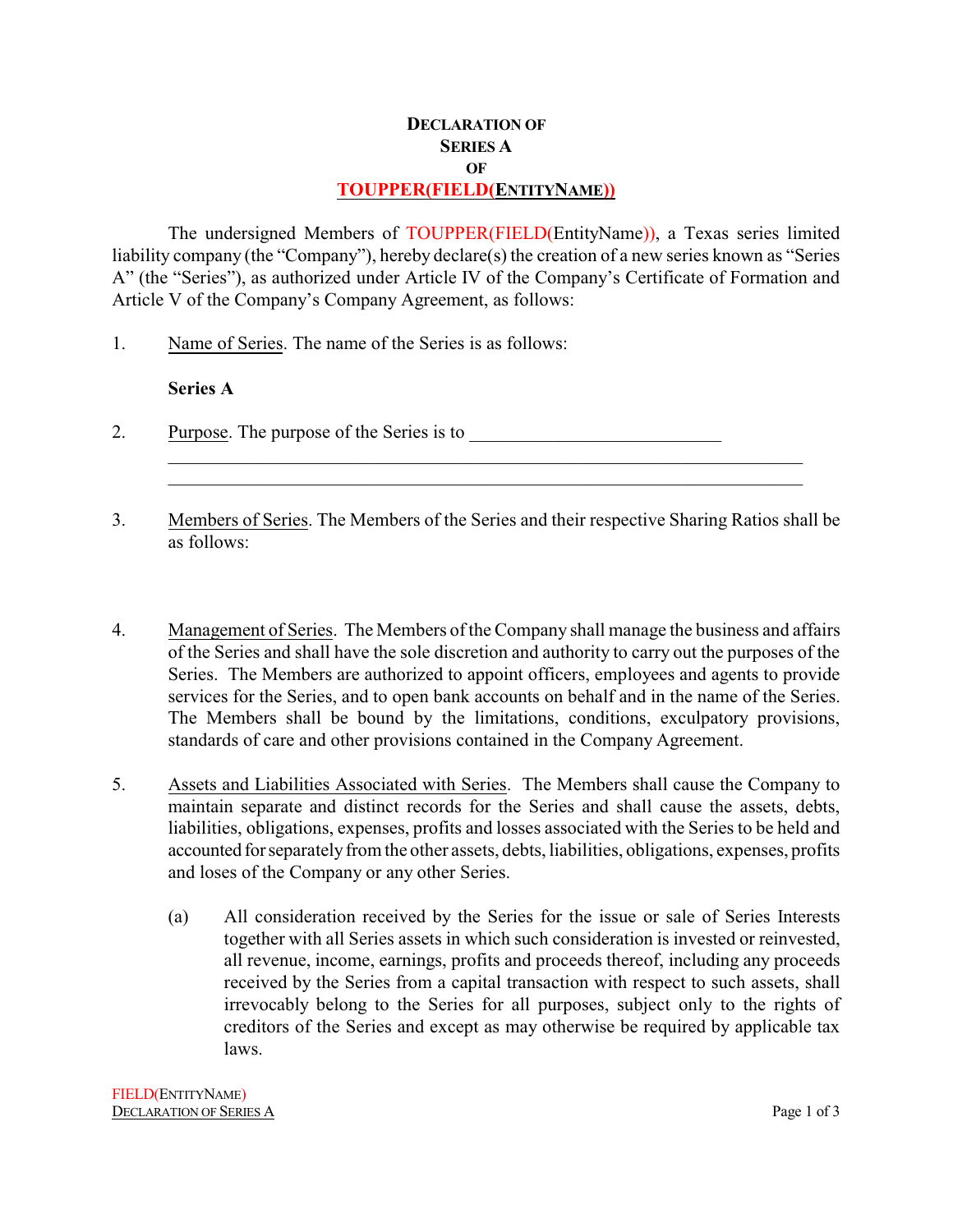- (b) All liabilities, expenses, costs, charges and reserves of the Company which are readily associated with the Series shall be charged against the assets associated with the Series.
- 6. Transferability. All Series Members and the holders of Series Membership Interests shall be subject to the transfer restrictions contained in the Company Agreement. Persons may be admitted as new or substitute Series Members upon compliance with the provisions of the Company Agreement.
- 6. Distributions. The holders of Series Membership Interests in this Series shall be entitled to distributions, whether interim or upon dissolution and winding up of this Series or the Company, only out of the assets and proceeds associated with this Series and shall not be entitled to receive any distributions out of, and shall have not rights or interests with regard to, the assets or proceeds associated with any other Series hereafter or heretofore established.
- 6. Voting Rights. Each Series Members shall have only the voting rights otherwise set forth in the CompanyAgreement; provided, however, that in no event shall Members of this Series be entitled to vote with respect to any matter that does not directly affect any of the assets, liabilities or interests of this Series.
- 6. Winding Up of Series. An event causing the winding up of this Series shall not be deemed an event causing the winding up of the Company. An event causing the winding up of the Company as provided in this Agreement shall be an event causing the winding up of this Series.
	- (a) The occurrence of any of the events set forth below shall cause the winding up and liquidation of this Series, and upon the completion of the winding up and liquidation of this Series, the Series shall terminate, unless prior to the completion of the winding up and liquidation of the particular Series there has been a revocation of such event or a cancellation of such event pursuant to the provisions of Sections 101.618 and 101.619 of the Texas Business Organizations Code (the "TBOC"). The Members managing the Series must send a notice to the known claimants against the Series of the winding up and liquidation of the Series. The events requiring a winding up of this Series shall be the first to occur of the following:
		- (i) an event causing the winding up of the Company;
		- (ii) a determination of the Members to wind up this Series and the approval of such determination by Series Members holding 51% of the total outstanding interests of such Series; or
		- (iii) a judicial determination pursuant to the provisions of TBOC Section 101.621.